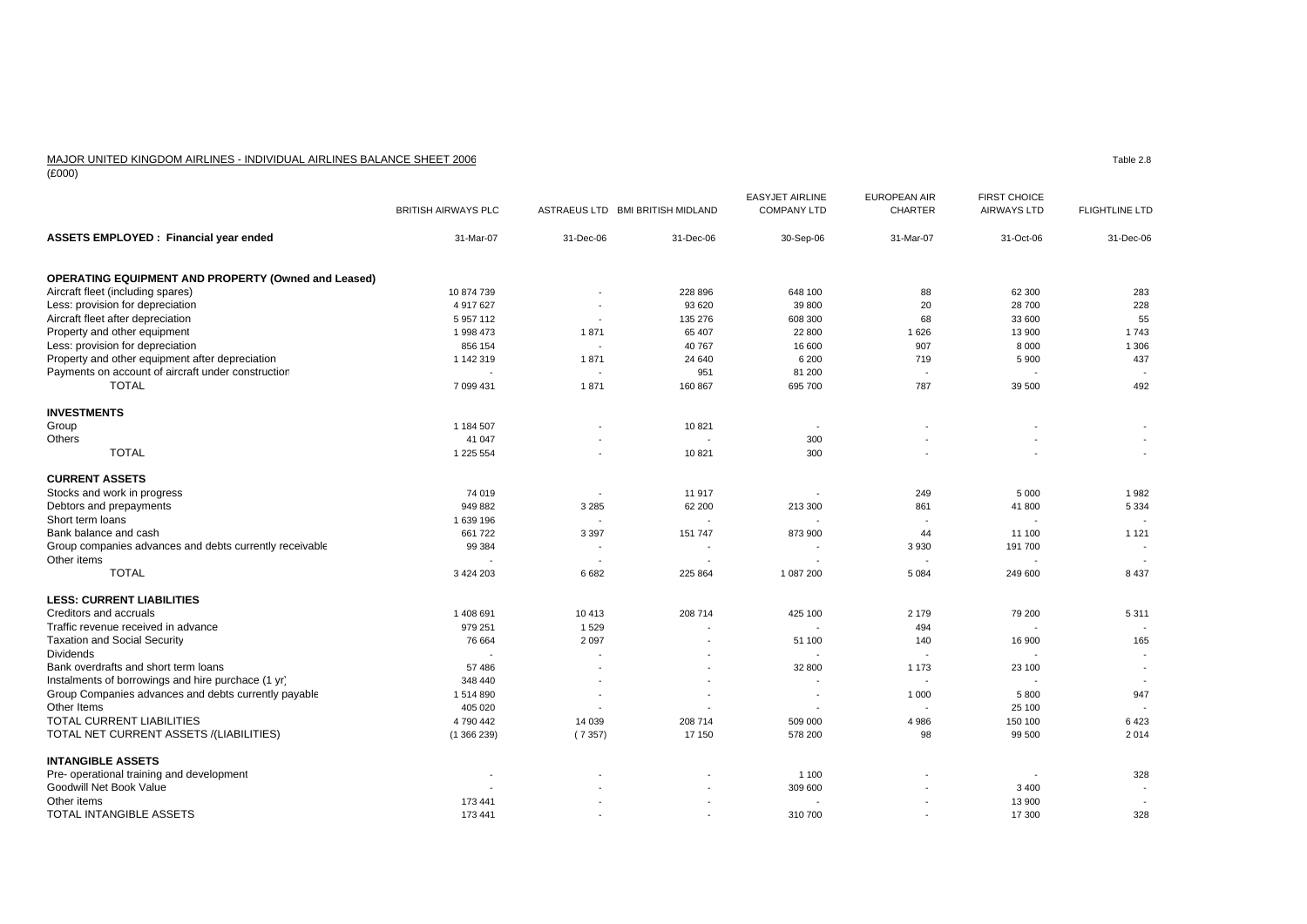| <b>OTHER ASSETS</b>                                  |                          |                          |                          |                          |                          |                          |                          |
|------------------------------------------------------|--------------------------|--------------------------|--------------------------|--------------------------|--------------------------|--------------------------|--------------------------|
| TOTAL OTHER ASSETS                                   | 132 575                  |                          | $\overline{\phantom{0}}$ | 29 400                   |                          | $\overline{\phantom{a}}$ | $\sim$                   |
| AMOUNTS RECEIVABLE (more than one year)              |                          |                          |                          |                          |                          |                          |                          |
| Group                                                | $\overline{\phantom{a}}$ | $\overline{\phantom{a}}$ | $\overline{\phantom{a}}$ | $\overline{\phantom{a}}$ | $\overline{\phantom{a}}$ | $\overline{\phantom{a}}$ | $\sim$                   |
| Other                                                | 10 190                   | 151                      | $\overline{\phantom{a}}$ | $\overline{\phantom{a}}$ | $\overline{\phantom{a}}$ | $\sim$                   | $\overline{\phantom{a}}$ |
| TOTAL ASSETS                                         | 7 274 952                | (5335)                   | 188 838                  | 1 614 300                | 885                      | 156 300                  | 2834                     |
| <b>Financed by: SHAREHOLDERS FUND</b>                |                          |                          |                          |                          |                          |                          |                          |
| Share capital                                        | 287 964                  | 89                       | 13 080                   | 102 600                  |                          | 100                      | 100                      |
| Share premium account                                | 932 894                  | 652                      | $\overline{\phantom{a}}$ | 591 400                  | $\overline{\phantom{a}}$ | $\sim$                   | $\overline{\phantom{0}}$ |
| Capital reserve                                      |                          | $\overline{\phantom{a}}$ |                          | 298 400                  | $\overline{\phantom{a}}$ | $\overline{\phantom{a}}$ | $\overline{\phantom{a}}$ |
| Revenue reserve                                      | 591 487                  | (15557)                  | (9519)                   | $\overline{\phantom{a}}$ | 406                      | $\overline{\phantom{a}}$ | 1821                     |
| <b>Revaluation reserve</b>                           |                          | $\overline{\phantom{a}}$ | $\overline{\phantom{a}}$ |                          | $\overline{a}$           | 1 100                    | $\overline{\phantom{a}}$ |
| Other reserve                                        | 82 150                   | 79                       | $\overline{\phantom{a}}$ | (9500)                   |                          | 76 400                   | $\overline{\phantom{a}}$ |
| BORROWINGS ETC (replayable more than one year ahead) |                          |                          |                          |                          |                          |                          |                          |
| Advances from other Group Companies                  | 203 743                  | $\overline{\phantom{a}}$ |                          |                          | 479                      |                          | $\overline{\phantom{a}}$ |
| Bank loans                                           | 657 426                  | $\overline{\phantom{a}}$ | 53 077                   | 346 900                  | $\overline{a}$           | 1 900                    | $\overline{a}$           |
| Other loans                                          | 1 404 030                | $\overline{\phantom{a}}$ | $\overline{\phantom{a}}$ | 104 800                  | $\overline{\phantom{a}}$ | 7 3 0 0                  | $\overline{\phantom{a}}$ |
| Hire Purchase Liabilities                            | 2 2 5 9 8 4 2            |                          | $\overline{\phantom{a}}$ | $\overline{\phantom{a}}$ | $\overline{\phantom{a}}$ | $\overline{\phantom{a}}$ | $\sim$                   |
| <b>DEFERRED LIABILITIES</b>                          |                          |                          |                          |                          |                          |                          |                          |
| Taxation                                             | 855 416                  |                          | 16 023                   | 31 700                   | $\overline{\phantom{a}}$ | 2 3 0 0                  |                          |
| Other                                                |                          | 9 4 0 2                  | 116 177                  | 148 000                  | $\overline{\phantom{a}}$ | 67 200                   | 913                      |
| <b>TOTAL FINANCE</b>                                 | 7 274 952                | (5335)                   | 188 838                  | 1 614 300                | 885                      | 156 300                  | 2834                     |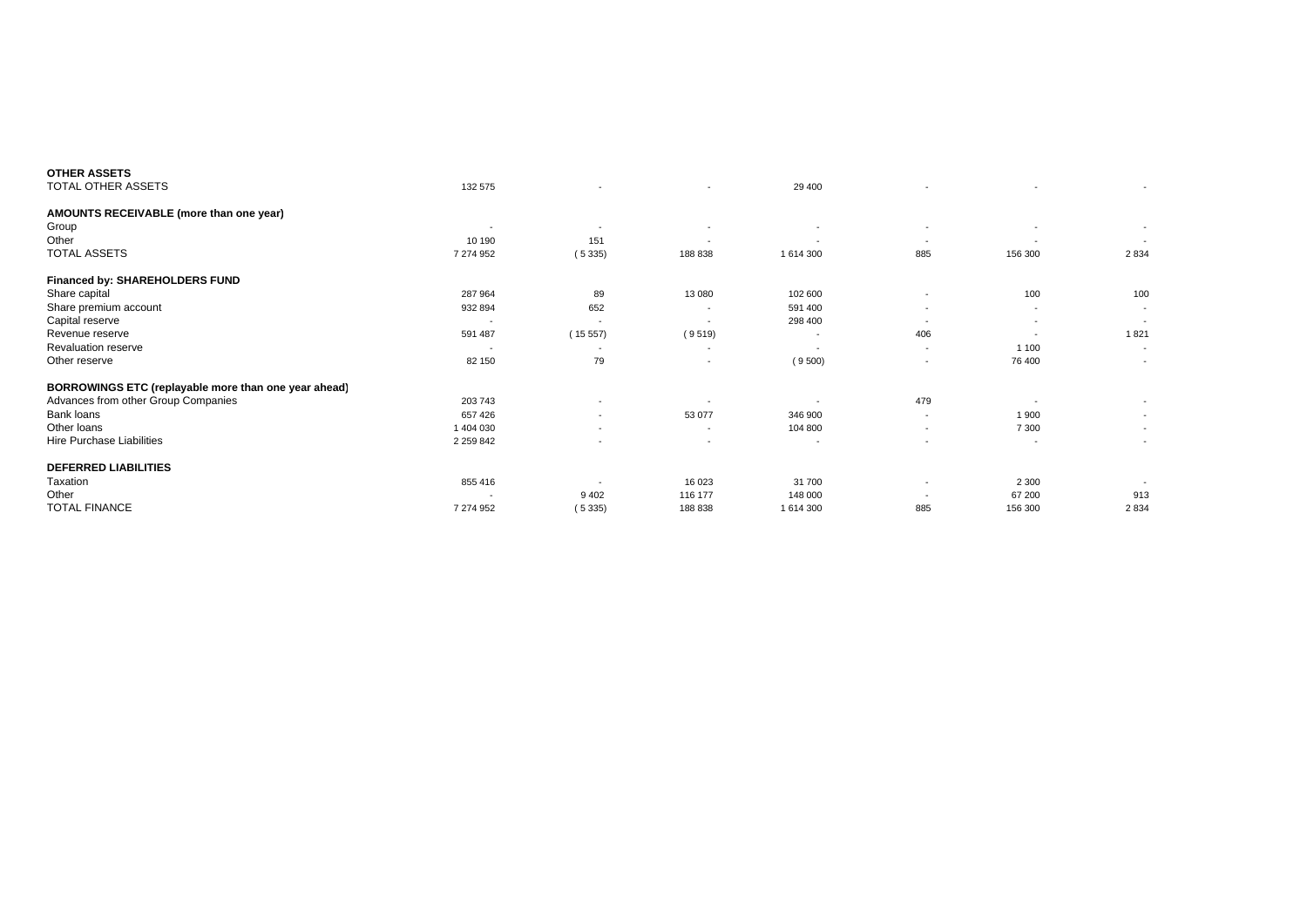## MAJOR UNITED KINGDOM AIRLINES - INDIVIDUAL AIRLINES BALANCE SHEET 2006

 $\frac{1000}{(£000)}$ 

|                                                            |                          |                          |                          | <b>GLOBAL SUPPLY</b>     |                          |           |                                   |
|------------------------------------------------------------|--------------------------|--------------------------|--------------------------|--------------------------|--------------------------|-----------|-----------------------------------|
|                                                            | <b>FLYBE LTD</b>         | <b>FLYGLOBESPAN</b>      | <b>GB AIRWAYS LTD</b>    | <b>SYSTEMS LTD</b>       | JET2.COM LTD             |           | MONARCH AIRLINES MYTRAVEL AIRWAYS |
| <b>ASSETS EMPLOYED: Financial year ended</b>               | 31-Mar-07                | 31-Oct-06                | 31-Mar-07                | 31-Dec-06                | 31-Mar-07                | 31-Oct-06 | 31-Oct-06                         |
| <b>OPERATING EQUIPMENT AND PROPERTY (Owned and Leased)</b> |                          |                          |                          |                          |                          |           |                                   |
| Aircraft fleet (including spares)                          | 70 763                   | 1557                     | 99 307                   |                          | 7988                     | 386 897   | 287 999                           |
| Less: provision for depreciation                           |                          | 291                      | 16 630                   |                          | $\overline{a}$           | 153 232   | 147 709                           |
| Aircraft fleet after depreciation                          | 70 763                   | 1 2 6 6                  | 82 677                   | $\overline{\phantom{a}}$ | 7988                     | 233 665   | 140 290                           |
| Property and other equipment                               |                          | 466                      | 8 1 9 6                  | 92                       | 11 510                   | 7837      | 2660                              |
| Less: provision for depreciation                           |                          | 91                       | 5 2 2 7                  | 63                       | 6464                     | 3 0 8 0   | 1955                              |
| Property and other equipment after depreciation            | $\overline{\phantom{a}}$ | 375                      | 2969                     | 29                       | 5 0 4 6                  | 4757      | 705                               |
| Payments on account of aircraft under construction         |                          |                          | 13 304                   | $\sim$                   |                          |           |                                   |
| <b>TOTAL</b>                                               | 70 763                   | 1641                     | 98 950                   | 29                       | 13 0 34                  | 238 422   | 140 995                           |
| <b>INVESTMENTS</b>                                         |                          |                          |                          |                          |                          |           |                                   |
| Group                                                      |                          |                          |                          |                          |                          | 35 441    | 1 0 0 5                           |
| Others                                                     |                          |                          |                          |                          | ÷.                       | 2710      |                                   |
| <b>TOTAL</b>                                               |                          |                          |                          |                          |                          | 38 151    | 1 0 0 5                           |
| <b>CURRENT ASSETS</b>                                      |                          |                          |                          |                          |                          |           |                                   |
| Stocks and work in progress                                | 6898                     |                          | 1748                     |                          | 41                       | 9952      | 3 2 1 3                           |
| Debtors and prepayments                                    | 85 484                   | 7652                     | 48 090                   | 5 3 8 5                  | 25 629                   | 74 841    | 26 791                            |
| Short term loans                                           | $\overline{a}$           | $\overline{a}$           |                          |                          | $\sim$                   | ٠.        |                                   |
| Bank balance and cash                                      | 85 499                   | 3785                     | 30 316                   | 10793                    | 77 393                   | 43 370    | 1 2 3 8                           |
| Group companies advances and debts currently receivable    |                          | 1750                     | 2 2 4 9                  |                          | 32777                    |           | 166 543                           |
| Other items                                                |                          | $\overline{\phantom{a}}$ |                          |                          | $\sim$                   |           |                                   |
| <b>TOTAL</b>                                               | 177881                   | 13 187                   | 82 403                   | 16 178                   | 135 840                  | 128 163   | 197 785                           |
| <b>LESS: CURRENT LIABILITIES</b>                           |                          |                          |                          |                          |                          |           |                                   |
| Creditors and accruals                                     | 59 750                   | 8483                     | 86 694                   | 2 3 5 1                  | 40 611                   | 27 720    | 61 141                            |
| Traffic revenue received in advance                        | 59 604                   | $\overline{\phantom{a}}$ |                          | 8796                     | 88 800                   | 109 480   | 1934                              |
| <b>Taxation and Social Security</b>                        | 12 863                   | 643                      | $\overline{\phantom{a}}$ | $\overline{\phantom{a}}$ | 425                      | 2 7 0 4   | 546                               |
| <b>Dividends</b>                                           | ÷                        | ٠.                       |                          |                          |                          |           |                                   |
| Bank overdrafts and short term loans                       |                          |                          |                          |                          |                          | 13 269    |                                   |
| Instalments of borrowings and hire purchace (1 yr)         | 25 589                   | $\sim$                   | 14 508                   |                          | $\overline{\phantom{a}}$ |           | 17 005                            |
| Group Companies advances and debts currently payable       | 47 332                   | $\overline{\phantom{a}}$ | 2 2 5 4                  |                          | 414                      | 18 991    | 12 205                            |
| Other Items                                                |                          | ۰.                       |                          |                          |                          | 116 110   | 17913                             |
| <b>TOTAL CURRENT LIABILITIES</b>                           | 205 138                  | 9 1 2 6                  | 103 456                  | 11 147                   | 130 250                  | 288 274   | 110 744                           |
| TOTAL NET CURRENT ASSETS /(LIABILITIES)                    | (27257)                  | 4 0 6 1                  | (21053)                  | 5 0 3 1                  | 5 5 9 0                  | (160111)  | 87 041                            |
| <b>INTANGIBLE ASSETS</b>                                   |                          |                          |                          |                          |                          |           |                                   |
| Pre- operational training and development                  |                          |                          |                          |                          | $\overline{\phantom{a}}$ |           |                                   |
| Goodwill Net Book Value                                    |                          |                          |                          |                          | 866                      |           |                                   |
| Other items                                                |                          |                          |                          |                          | $\overline{\phantom{a}}$ |           |                                   |
| TOTAL INTANGIBLE ASSETS                                    |                          |                          |                          |                          | 866                      |           | $\sim$                            |

Table 2.8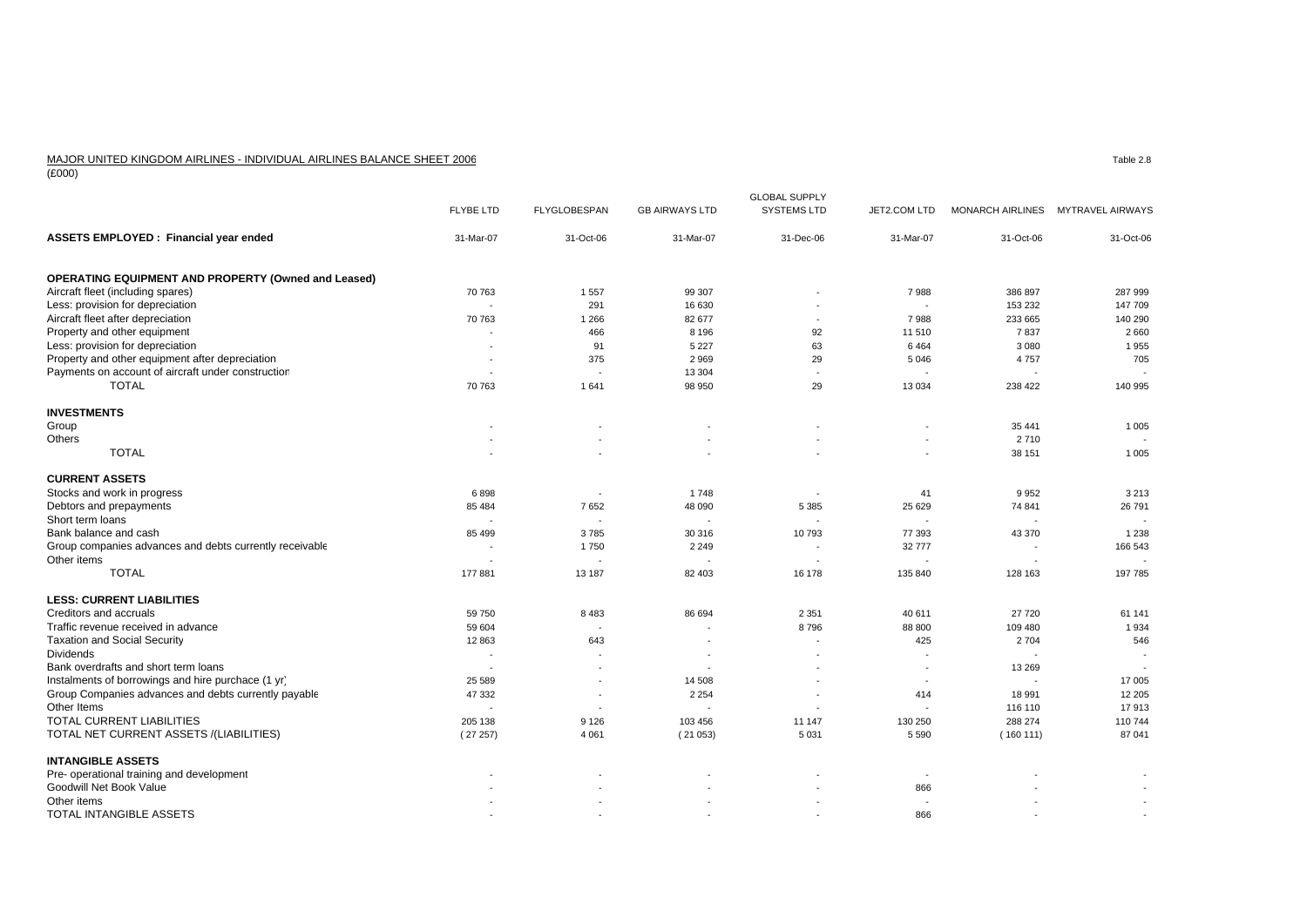| <b>OTHER ASSETS</b>                                  |                          |                          |                          |                          |                          |                          |                          |
|------------------------------------------------------|--------------------------|--------------------------|--------------------------|--------------------------|--------------------------|--------------------------|--------------------------|
| TOTAL OTHER ASSETS                                   | $\overline{\phantom{a}}$ |                          | 1015                     | 54                       |                          |                          |                          |
| AMOUNTS RECEIVABLE (more than one year)              |                          |                          |                          |                          |                          |                          |                          |
| Group                                                | $\overline{\phantom{a}}$ | $\overline{\phantom{a}}$ | $\overline{\phantom{a}}$ | $\overline{\phantom{a}}$ |                          | $\overline{\phantom{a}}$ |                          |
| Other                                                | 15 176                   | $\overline{\phantom{a}}$ | $\overline{\phantom{a}}$ | $\overline{\phantom{a}}$ | $\overline{\phantom{a}}$ | $\overline{\phantom{a}}$ | 2 4 3 6                  |
| <b>TOTAL ASSETS</b>                                  | 58 682                   | 5702                     | 78 912                   | 5 1 1 4                  | 19 490                   | 116 462                  | 231 477                  |
| <b>Financed by: SHAREHOLDERS FUND</b>                |                          |                          |                          |                          |                          |                          |                          |
| Share capital                                        | 1 0 0 0                  | 1 4 0 0                  | 4 0 0 0                  | 1 3 7 5                  | 250                      | 100                      | 105 438                  |
| Share premium account                                | $\overline{\phantom{a}}$ | $\overline{\phantom{a}}$ | $\overline{\phantom{a}}$ | 1 3 7 5                  | $\overline{\phantom{a}}$ | $\overline{\phantom{a}}$ |                          |
| Capital reserve                                      | $\overline{\phantom{a}}$ | $\overline{\phantom{a}}$ | $\overline{\phantom{a}}$ | $\overline{\phantom{a}}$ | $\overline{\phantom{a}}$ | $\overline{\phantom{a}}$ |                          |
| Revenue reserve                                      | (12239)                  | 4 1 8 0                  | 30 664                   | 2 3 6 4                  | 19 347                   | 59 570                   | 21 368                   |
| Revaluation reserve                                  | $\overline{\phantom{a}}$ | $\overline{\phantom{a}}$ | (1607)                   | $\overline{\phantom{a}}$ | $\overline{\phantom{a}}$ | $\overline{\phantom{a}}$ | $\overline{\phantom{a}}$ |
| Other reserve                                        | $\overline{\phantom{a}}$ |                          |                          | $\overline{\phantom{a}}$ | 237                      | 23 694                   |                          |
| BORROWINGS ETC (replayable more than one year ahead) |                          |                          |                          |                          |                          |                          |                          |
| Advances from other Group Companies                  | $\overline{\phantom{a}}$ |                          |                          |                          |                          |                          |                          |
| Bank loans                                           | 29 504                   | $\overline{\phantom{a}}$ |                          | $\overline{\phantom{a}}$ | $\overline{\phantom{a}}$ |                          | $\overline{a}$           |
| Other loans                                          | $\overline{\phantom{a}}$ | $\overline{\phantom{a}}$ | 43 056                   | $\overline{\phantom{a}}$ | $\sim$                   | $\overline{\phantom{a}}$ |                          |
| Hire Purchase Liabilities                            | $\overline{\phantom{a}}$ | $\overline{\phantom{a}}$ | $\overline{\phantom{a}}$ | $\overline{\phantom{a}}$ | $\overline{\phantom{a}}$ | $\overline{\phantom{a}}$ | 60 055                   |
| <b>DEFERRED LIABILITIES</b>                          |                          |                          |                          |                          |                          |                          |                          |
| Taxation                                             | (6707)                   | 122                      | 2799                     |                          | (344)                    | 33 098                   |                          |
| Other                                                | 47 124                   | $\overline{\phantom{a}}$ | $\overline{\phantom{a}}$ | $\overline{\phantom{a}}$ |                          |                          | 44 616                   |
| <b>TOTAL FINANCE</b>                                 | 58 682                   | 5702                     | 78 912                   | 5 1 1 4                  | 19 490                   | 116 462                  | 231 477                  |
|                                                      |                          |                          |                          |                          |                          |                          |                          |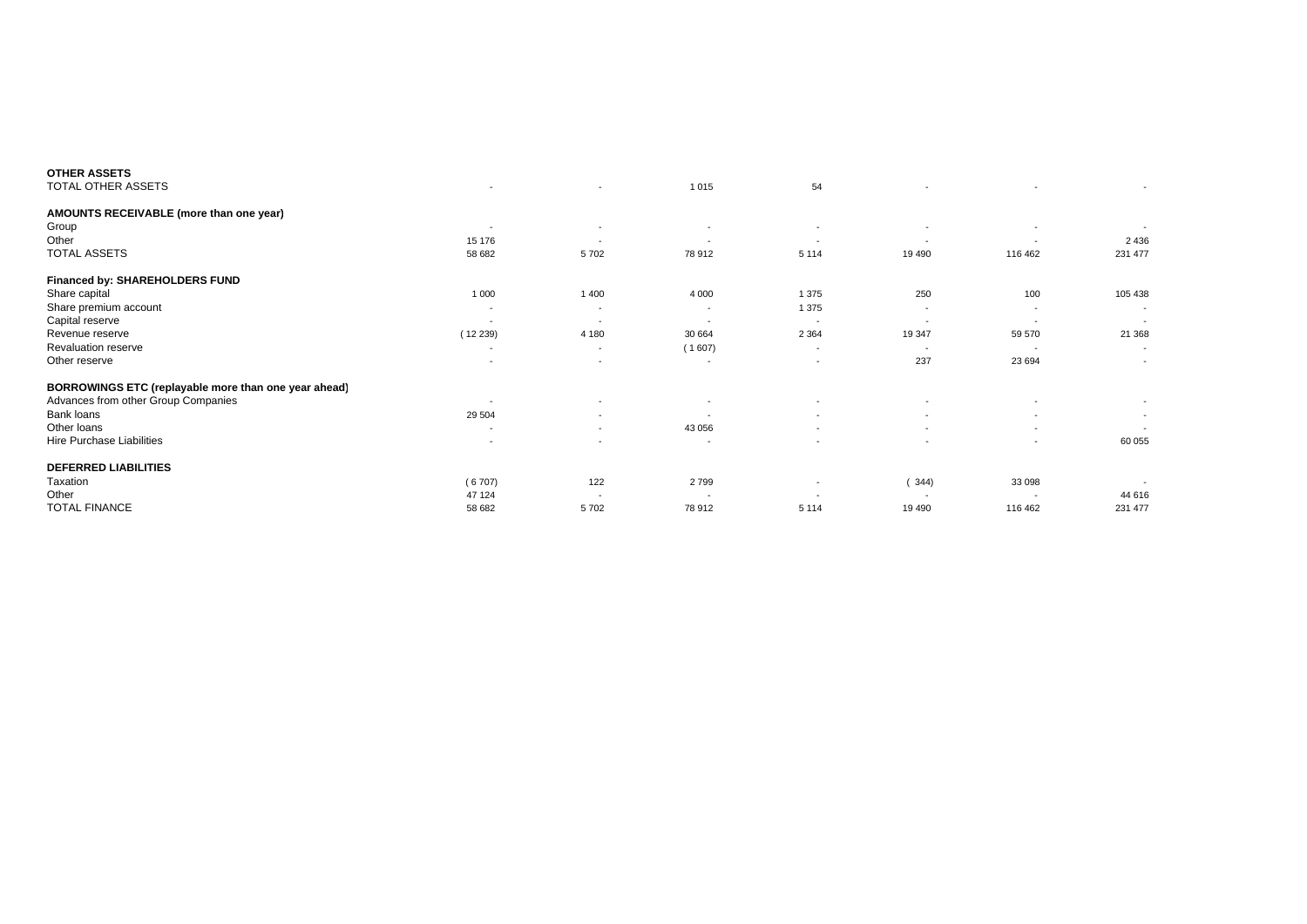## MAJOR UNITED KINGDOM AIRLINES - INDIVIDUAL AIRLINES BALANCE SHEET 2006

(£000)

|                                                            | <b>THOMAS COOK</b><br><b>AIRLINES LTD</b> | <b>THOMSONFLY LTD</b> | <b>TITAN AIRWAYS LTD</b> | <b>VIRGIN ATLANTIC</b><br><b>AIRWAYS LTD</b> | <b>XL AIRWAYS UK LTD</b> |
|------------------------------------------------------------|-------------------------------------------|-----------------------|--------------------------|----------------------------------------------|--------------------------|
| <b>ASSETS EMPLOYED: Financial year ended</b>               | 31-Oct-06                                 | 31-Dec-06             | 31-Mar-07                | 28-Feb-07                                    | 31-Oct-06                |
| <b>OPERATING EQUIPMENT AND PROPERTY (Owned and Leased)</b> |                                           |                       |                          |                                              |                          |
| Aircraft fleet (including spares)                          | 9 0 4 9                                   | 386 790               | 7691                     | 528 308                                      |                          |
| Less: provision for depreciation                           | 6 2 6 9                                   | 161 043               | 5 9 0 9                  | 294 342                                      |                          |
| Aircraft fleet after depreciation                          | 2780                                      | 225 747               | 1782                     | 233 966                                      |                          |
| Property and other equipment                               | 6 0 31                                    | 83 908                | 1443                     | 215 600                                      | 15 380                   |
| Less: provision for depreciation                           | 4 9 5 8                                   | 66 688                | 1 0 6 6                  | 144 522                                      | 3796                     |
| Property and other equipment after depreciation            | 1 0 7 3                                   | 17 220                | 377                      | 71 078                                       | 11 584                   |
| Payments on account of aircraft under construction         | $\sim$                                    | $\overline{a}$        | $\overline{a}$           | 20 849                                       |                          |
| <b>TOTAL</b>                                               | 3853                                      | 242 967               | 2 1 5 9                  | 325 893                                      | 11 584                   |
| <b>INVESTMENTS</b>                                         |                                           |                       |                          |                                              |                          |
| Group                                                      |                                           | 1 2 0 1               |                          |                                              |                          |
| Others                                                     |                                           | 8 3 8 8               |                          | 14 087                                       |                          |
| <b>TOTAL</b>                                               |                                           | 9589                  |                          | 14 087                                       |                          |
| <b>CURRENT ASSETS</b>                                      |                                           |                       |                          |                                              |                          |
| Stocks and work in progress                                | 1 1 4 8                                   | 5770                  | 431                      | 20 017                                       | 1 0 4 3                  |
| Debtors and prepayments                                    | 30 767                                    | 58 275                | 9634                     | 358 452                                      | 36 520                   |
| Short term loans                                           |                                           |                       |                          |                                              |                          |
| Bank balance and cash                                      | 172 860                                   | 20 119                | 1995                     | 486 071                                      | 10 956                   |
| Group companies advances and debts currently receivable    | 1545                                      | 391 551               | 9937                     | 27 9 20                                      | 4 0 4 8                  |
| Other items                                                | 9 3 6 2                                   | 7 2 2 6               | ÷,                       | $\overline{a}$                               | 2 2 1 9                  |
| <b>TOTAL</b>                                               | 215 682                                   | 482 941               | 21 997                   | 892 460                                      | 54 786                   |
| <b>LESS: CURRENT LIABILITIES</b>                           |                                           |                       |                          |                                              |                          |
| Creditors and accruals                                     | 73 568                                    | 97 797                | 8 3 0 6                  | 173 714                                      | 51 243                   |
| Traffic revenue received in advance                        | $\overline{a}$                            |                       | 4 4 7 3                  | 377 506                                      |                          |
| <b>Taxation and Social Security</b>                        | 23 086                                    | 57 394                |                          | 7 2 4 9                                      |                          |
| <b>Dividends</b>                                           |                                           |                       |                          |                                              |                          |
| Bank overdrafts and short term loans                       | $\sim$                                    |                       |                          | 17873                                        | 549                      |
| Instalments of borrowings and hire purchace (1 yr)         | ÷,                                        | 1 0 3 7               |                          | 195                                          | 25                       |
| Group Companies advances and debts currently payable       | 51 887                                    | 78 696                |                          | 83 382                                       | 15 178                   |
| Other Items                                                | 94 164                                    |                       |                          |                                              |                          |
| TOTAL CURRENT LIABILITIES                                  | 242 705                                   | 234 924               | 12779                    | 659 919                                      | 66 995                   |
| TOTAL NET CURRENT ASSETS /(LIABILITIES)                    | (27023)                                   | 248 017               | 9218                     | 232 541                                      | (12209)                  |
| <b>INTANGIBLE ASSETS</b>                                   |                                           |                       |                          |                                              |                          |
| Pre- operational training and development                  |                                           |                       |                          |                                              |                          |
| Goodwill Net Book Value                                    |                                           |                       |                          |                                              |                          |
| Other items                                                |                                           |                       |                          | 35 325                                       |                          |
| TOTAL INTANGIBLE ASSETS                                    |                                           |                       |                          | 35 325                                       |                          |

Table 2.8